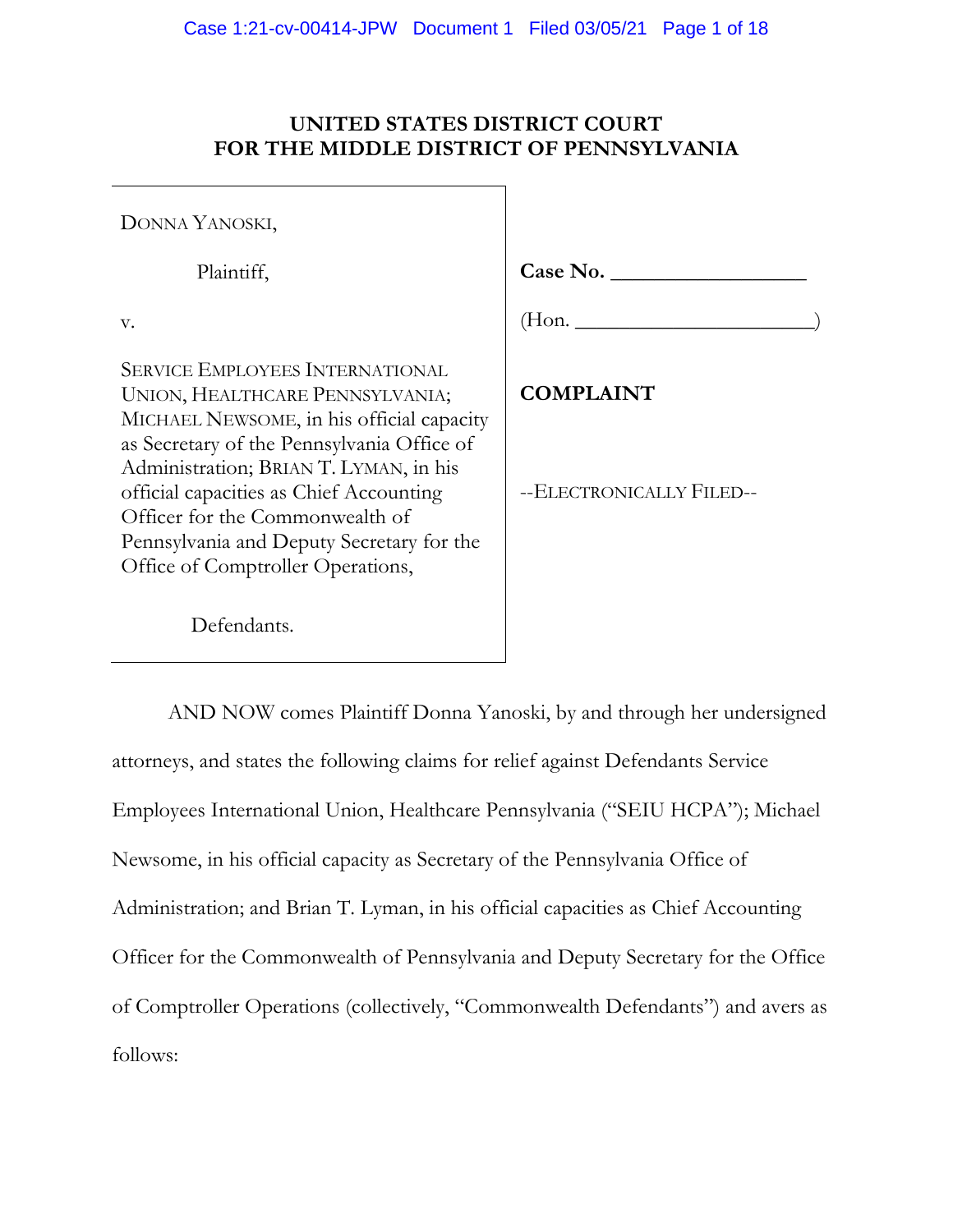# **SUMMARY OF THE CASE**

1. This is a civil rights action pursuant to  $42 \text{ U.S.C.}$  \$1983 for declaratory, injunctive, and monetary relief, to redress the ongoing deprivation of Plaintiff's rights, privileges, and/or immunities under the First and Fourteenth Amendments to the United States Constitution. This deprivation is caused by Defendants' contracts, policies, and practices, under color of state law, in which Defendants have and continue to have union dues or fees seized from Plaintiff's wages, even though she is a nonmember public employee who objects to financially supporting SEIU HCPA.

2. The United States Supreme Court held that the First Amendment to the Constitution of the United States prohibits the government and unions from compelling nonmember public employees to pay dues or fees to a union as a condition of employment. *See Janus v. AFSCME, Council 31*, 138 S. Ct. 2448, 2486 (2018). Defendants are violating Plaintiff's constitutional rights by deducting payments of union dues or fees from her wages as a condition of employment.

3. SEIU HCPA has acknowledged Plaintiff's resignation from union membership but has continued to act in concert with the Commonwealth, by and through its agents and officials, to seize and to accept union dues or fees from Plaintiff's wages, violating her First and Fourteenth Amendment rights to free association, self-organization, assembly, petition, and freedoms of speech, thought, and conscience.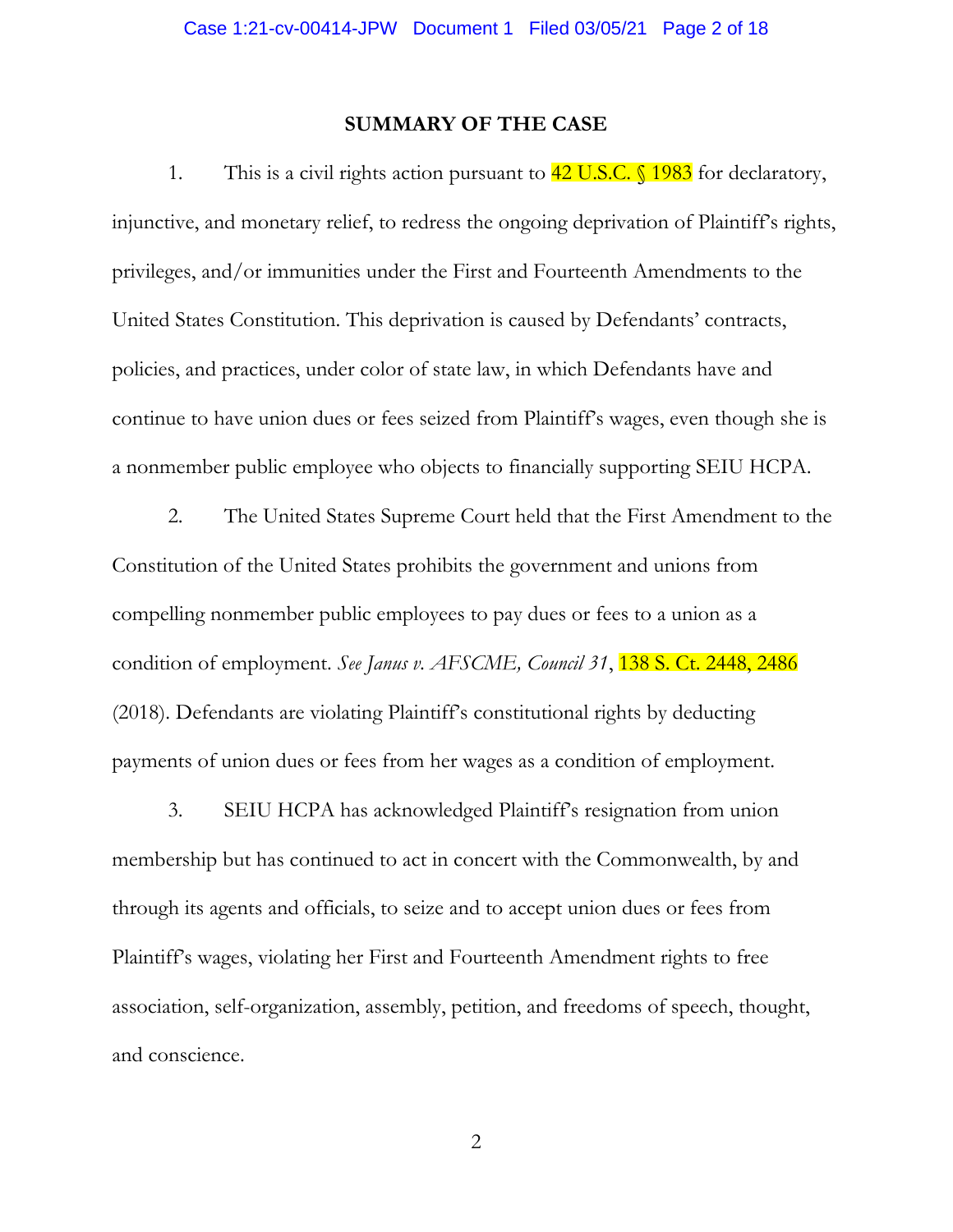#### Case 1:21-cv-00414-JPW Document 1 Filed 03/05/21 Page 3 of 18

4. Additionally, SEIU HCPA has acted in concert with the

Commonwealth, by and through its agents and officials, to deduct and to accept union dues or fees from Plaintiff's wages without providing her any meaningful notice or opportunity to object to the ongoing deductions, the process by which the money is deducted, or the ways in which her money is used, violating her Fourteenth Amendment right to due process.

5. Because Defendants continue to deduct union dues or fees from Plaintiff's wages in violation of her constitutional rights, Plaintiff seeks injunctive and declaratory relief against all Defendants and compensatory and nominal damages against SEIU HCPA, as well as attorneys' fees and costs pursuant to  $42 \text{ U.S.C.}$  1988.

### **JURISDICTION AND VENUE**

6. This action arises under the Constitution and laws of the United States of America, including the Federal Civil Rights Act of 1871, 42 U.S.C. § 1983, to redress the deprivation, under color of state law, of Plaintiff's rights, privileges, and immunities under the Constitution of the United States, and particularly the First and Fourteenth Amendments thereto, and 42 U.S.C. § 1988.

7. This Court has jurisdiction over Plaintiff's claims pursuant to **28 U.S.C.** § 1331—because her claims arise under the United States Constitution—and 28 U.S.C. § 1343—because she seeks relief under 42 U.S.C. § 1983.

8. This action is an actual controversy in which Plaintiff seeks a declaration of her rights under the Constitution of the United States. Pursuant to **28 U.S.C.**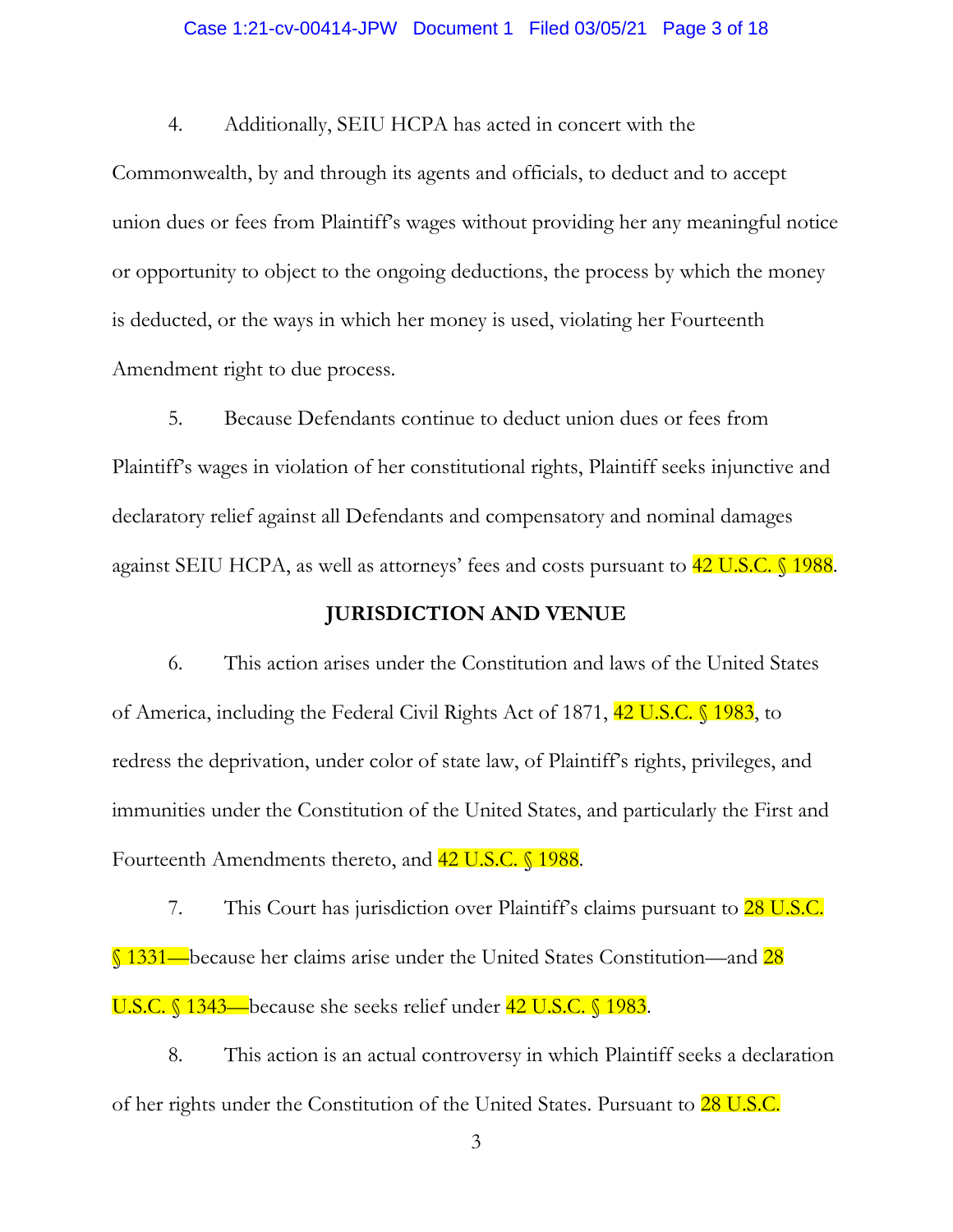§§ 2201 and 2202, this Court may declare plaintiffs' rights and grant further necessary and proper relief, including injunctive relief pursuant to Federal Rule of Civil Procedure 65.

9. Venue is proper in this Court under  $28 \text{ U.S.C. }$  \$1391(b), because one or more defendants are domiciled in, and operate or do significant business in this judicial district, and a substantial part of the events giving rise to the claims in this action occurred in this judicial district.

# **PARTIES**

10. Plaintiff Donna Yanoski is, and was at all times relevant hereto, a "Public employe," 43 P.S.  $\{(1101.301/2), \text{ and } \text{``Commonwealth employee,'' 43 P.S.''}\}$ § 1101.301(15), as defined by Pennsylvania's Public Employe Relations Act ("PERA"), employed by the Commonwealth of Pennsylvania Department of Corrections as a registered nurse at SCI-Waymart in Wayne County, in a bargaining unit represented, exclusively for purposes of collective bargaining, by SEIU HCPA.

11. Defendant SEIU HCPA is an "Employe organization," 43 P.S.

 $\S$  1101.301(3), and "Representative," 43 P.S.  $\S$  1101.301(4), within the meaning of PERA. SEIU HCPA represents certain employees of the Commonwealth of Pennsylvania, including Plaintiff, exclusively for purposes of collective bargaining with the Commonwealth. SEIU HCPA maintains a place of business at 1500 North Second Street, Harrisburg, Pennsylvania, and conducts its business and operations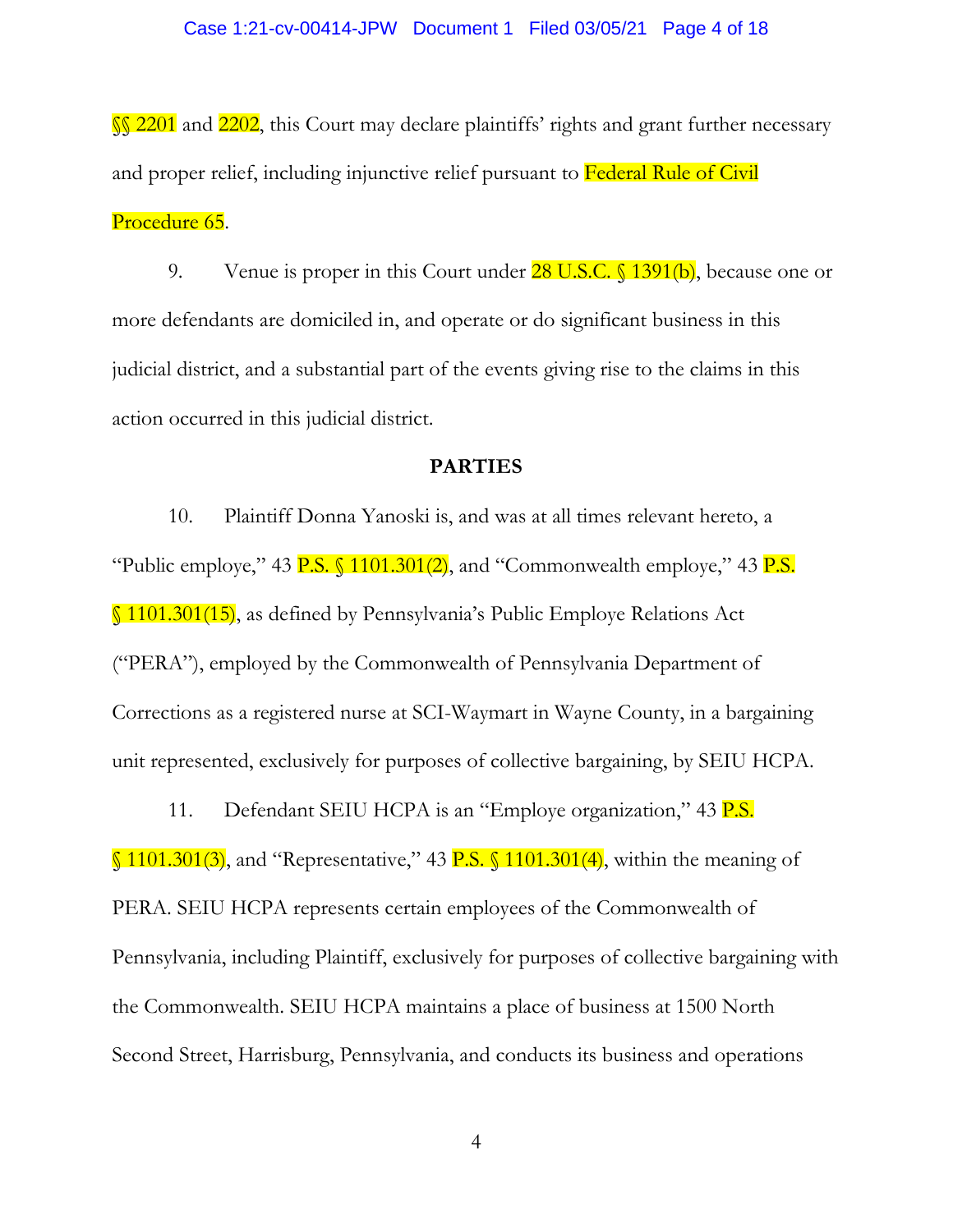#### Case 1:21-cv-00414-JPW Document 1 Filed 03/05/21 Page 5 of 18

throughout the Commonwealth of Pennsylvania, including the Middle District of Pennsylvania.

12. Defendant Michael Newsome is Secretary of the Office of Administration. On information and belief, Mr. Newsome negotiated, entered into, and is the signatory to, on behalf of the Commonwealth, the collective bargaining agreement ("CBA") governing the terms and conditions of Plaintiff's employment. Additionally, on information and belief, Mr. Newsome is responsible for human relations for Commonwealth employees. Mr. Newsome is sued in his official capacity.

13. Defendant Brian T. Lyman, Chief Accounting Officer for the Commonwealth of Pennsylvania and Deputy Secretary for the Office of Comptroller Operations, is responsible for, among other duties, issuing wages to employees of the Commonwealth, including Plaintiff. He oversees the payroll system for the Commonwealth, which includes processing union dues and other payroll deductions pursuant to the requirement of the collective bargaining agreement. Mr. Lyman is sued in his official capacities.

# **FACTUAL ALLEGATIONS**

14. Acting in concert under color of state law, the Commonwealth of Pennsylvania, by and through its representatives acting in their official capacities, and SEIU HCPA have entered into collective bargaining agreements controlling the terms and conditions of Plaintiff's employment at all times relevant hereto.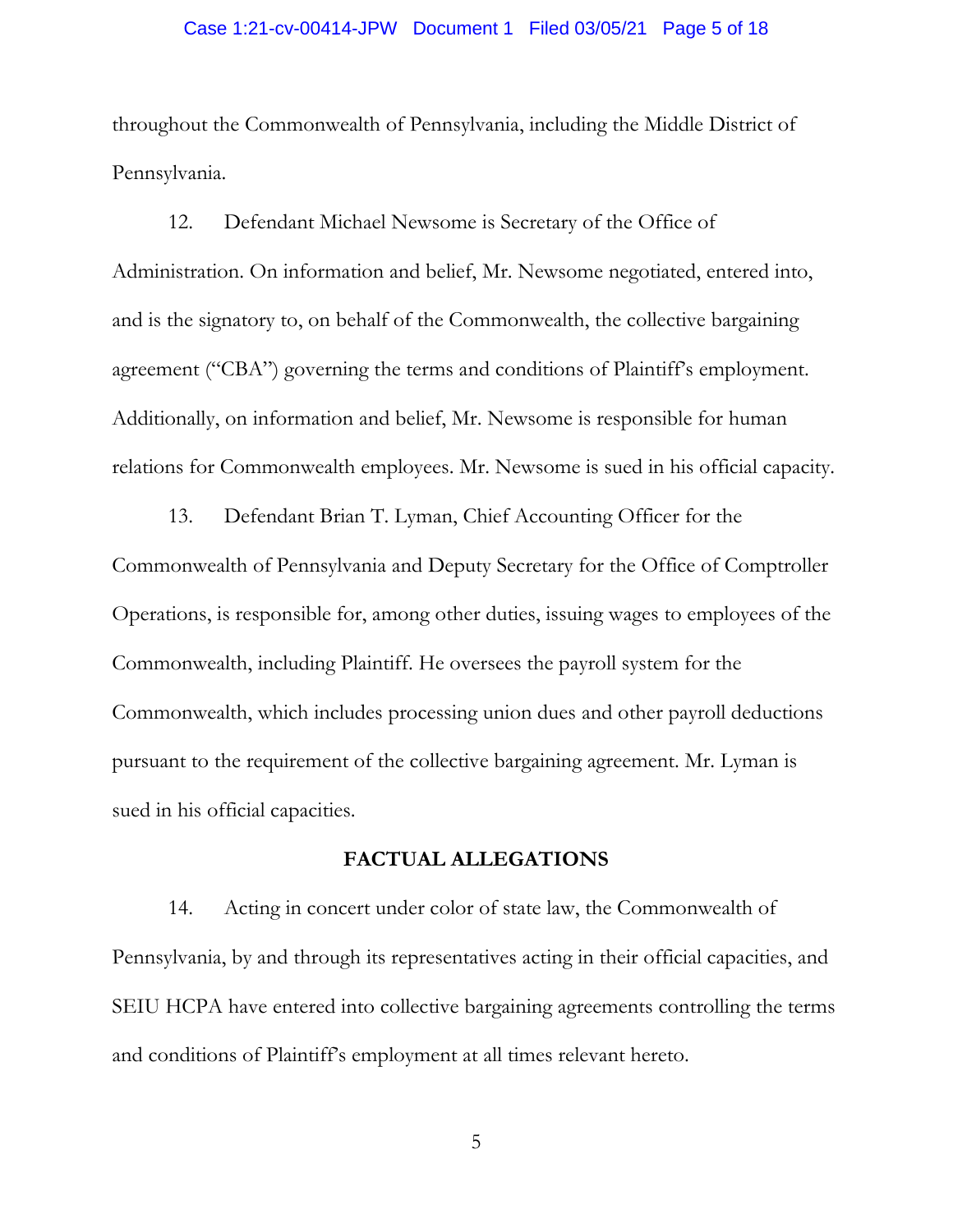#### Case 1:21-cv-00414-JPW Document 1 Filed 03/05/21 Page 6 of 18

15. The term of the current CBA governing Plaintiff's employment is July 1, 2019, to June 30, 2023. Relevant portions of the CBA are attached hereto as "Exhibit A" and incorporated by reference herein.

16. PERA authorizes public employers and employee organizations and/or representatives to engage in bargaining relevant to membership dues deductions. 43

# P.S. § 1101.705.

17. PERA defines "membership dues deduction" as "the practice of a public employer to deduct from the wages of a public employe, with his written consent, an amount for the payment of his membership dues in an employe organization, which deduction is transmitted by the public employer to the employe organization." 43  $P.S.$ 

# $$1101.301(11).$

18. Provisions in Article 3 of the current CBA authorize the

Commonwealth, as the employer, to deduct membership dues from the wages of an employee subject to the terms and conditions of the CBA and to remit those dues to SEIU HCPA. *See* Ex. A, art. 3, sec. 1.

19. Article 3 of the CBA states:

Section 1. a. The Employer agrees to deduct an amount equal to the Union bi-weekly membership dues, initiation fees and assessments, if any, from the bi-weekly pay of those employees who individually authorize in writing that such deductions be made. Such requests shall be made on a Union payroll deduction authorization card . . . .

b. The rate at which dues are to be deducted and the annual assessment shall be certified to the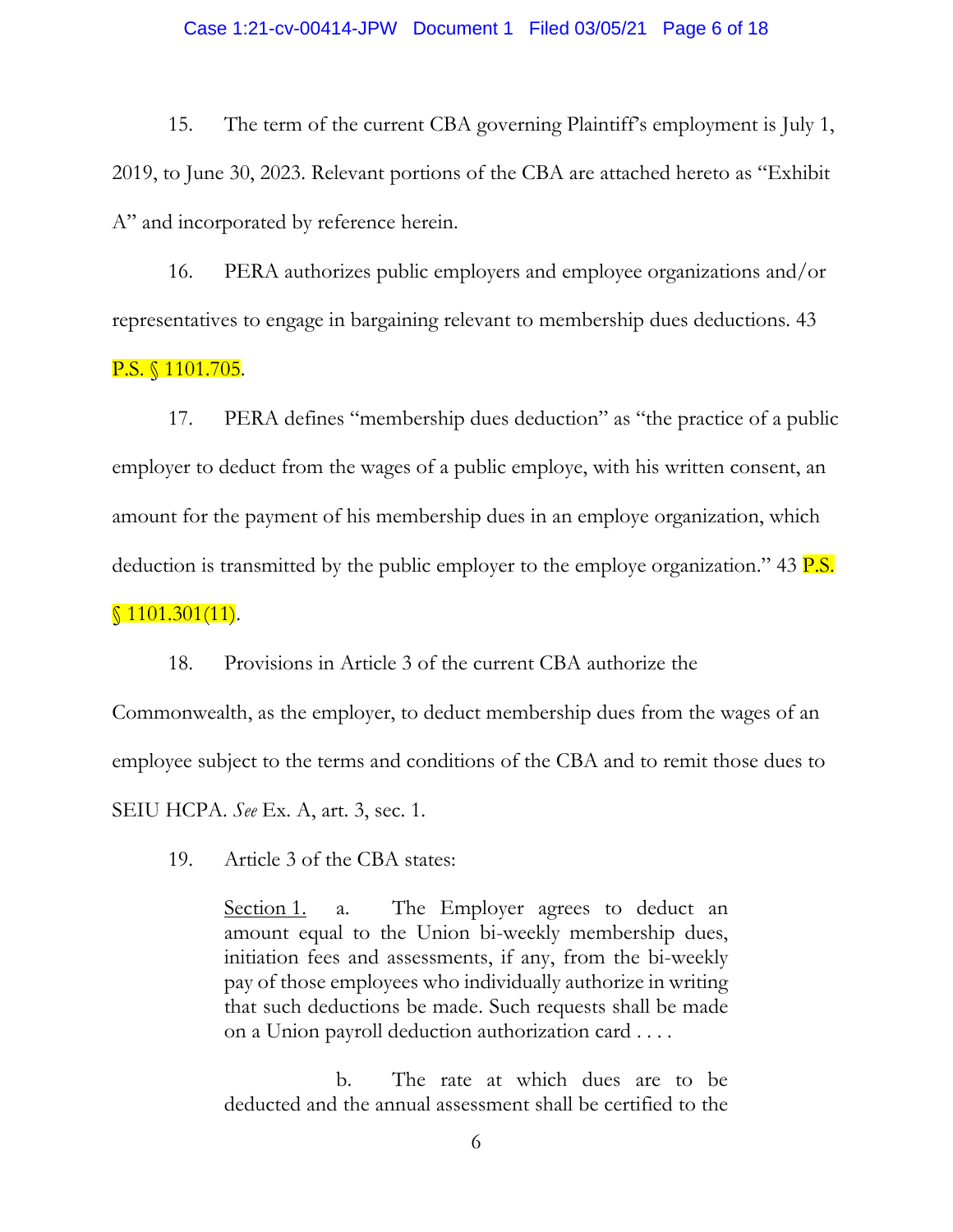Employer by the Union, and the Employer shall deduct an amount equal to Union dues at this rate from employees' regular biweekly salary and wages . . . .

Ex. A, art. 3, sec. 1.

20. In Article 3 of the CBA, Defendants agreed that SEIU HCPA will determine when the deductions should cease, and that the Commonwealth as employer "shall rely on the information provided by the Union to cancel or change authorizations." Ex. A, art. 3, sec.  $1(c)$ .

21. Article 3 also states that SEIU HCPA "shall indemnify and hold the Commonwealth harmless" for actions "taken or not taken by the Commonwealth under the provisions of this Article." Ex. A, art. 3, sec. 3.

22. Plaintiff began her employment with the Commonwealth in 2007, and joined SEIU HCPA as a member on or about the same time.

23. Plaintiff resigned her union membership in approximately June 2019.

24. Plaintiff verbally agreed to rejoin the union in a telephone call with an SEIU HCPA official in early July 2019.

25. On or about October 13, 2020, Plaintiff sent a resignation letter to SEIU HCPA's headquarters at 1500 North Second Street, Harrisburg, Pennsylvania.

26. Plaintiff's resignation letter notified SEIU HCPA that she resigned her SEIU HCPA membership, effective immediately, and directed SEIU HCPA to immediately cease union dues deductions from her wages.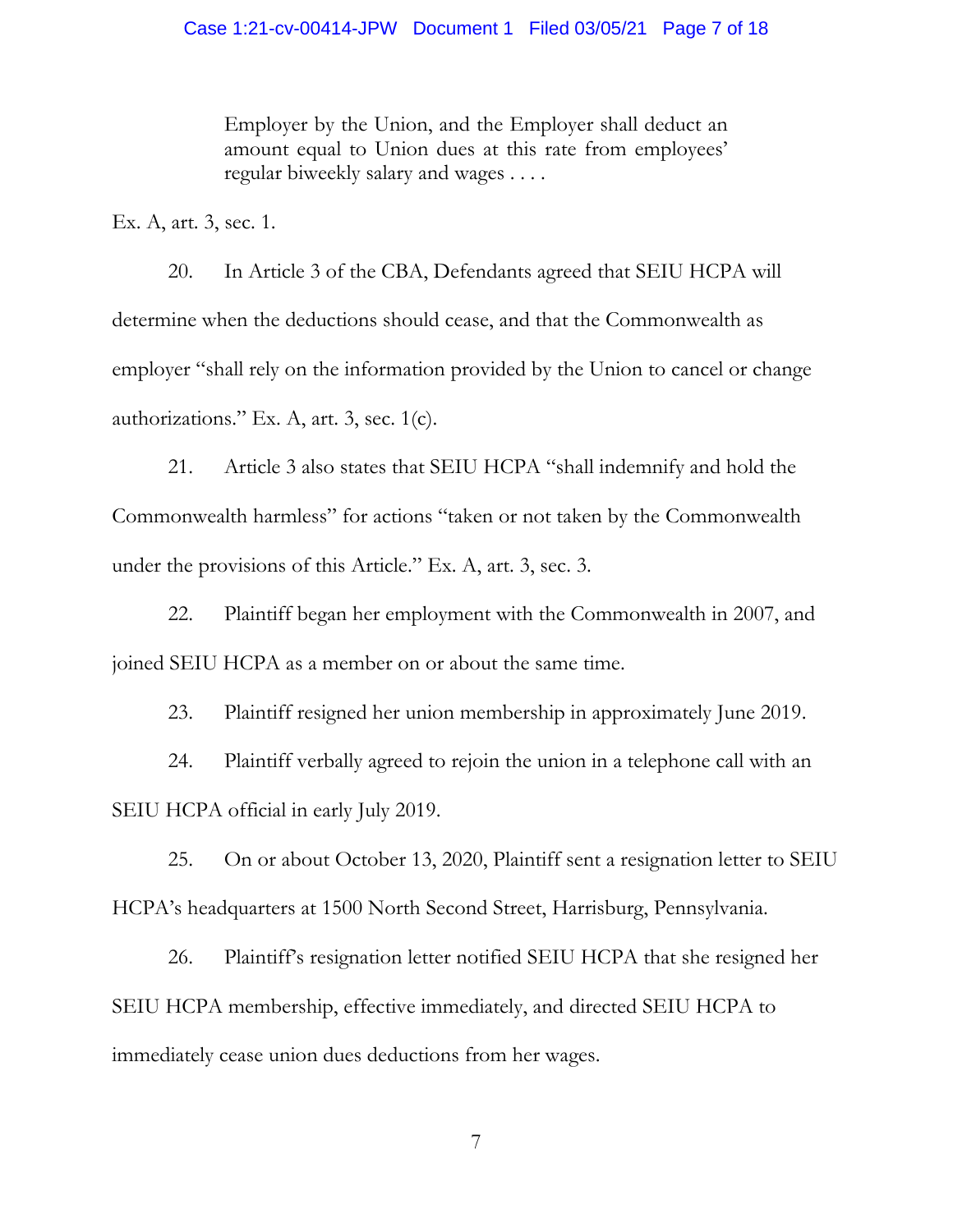#### Case 1:21-cv-00414-JPW Document 1 Filed 03/05/21 Page 8 of 18

27. Plaintiff also sent a copy of her October 13, 2020 resignation letter to her employer.

28. On or about October 20, 2020, SEIU HCPA notified Plaintiff by letter that it had received Plaintiff's resignation request and that Plaintiff's status was "changed to non-member." The Response Letter is attached hereto as "Exhibit B" and incorporated by reference herein.

29. SEIU HCPA's October 20, 2020 letter also informed Plaintiff that union dues deductions would continue until at least June 24, 2021. Ex. B.

30. SEIU HCPA enclosed with its Response Letter a copy of the "Membership Application" it claimed Plaintiff signed on July 9, 2019.

31. However, Ms. Yanoski never read or signed the July 9, 2019 "Membership Application," and it does not bear Ms. Yanoski's signature. Ex. B.

32. Ms. Yanoski had never seen the Membership Application nor was she familiar with its contents until she received the October 20, 2020 Response Letter.

33. An agent or official of SEIU HCPA applied Ms. Yanoski's signature or a notation purporting to be her signature to the Membership Application without her permission.

34. Defendants never provided Plaintiff with written notice of her constitutional rights, including her right to choose not to pay any dues or fees to SEIU HCPA as a nonmember or to due process, including notice and an opportunity to object to how any nonconsensual dues or fees taken from her are used.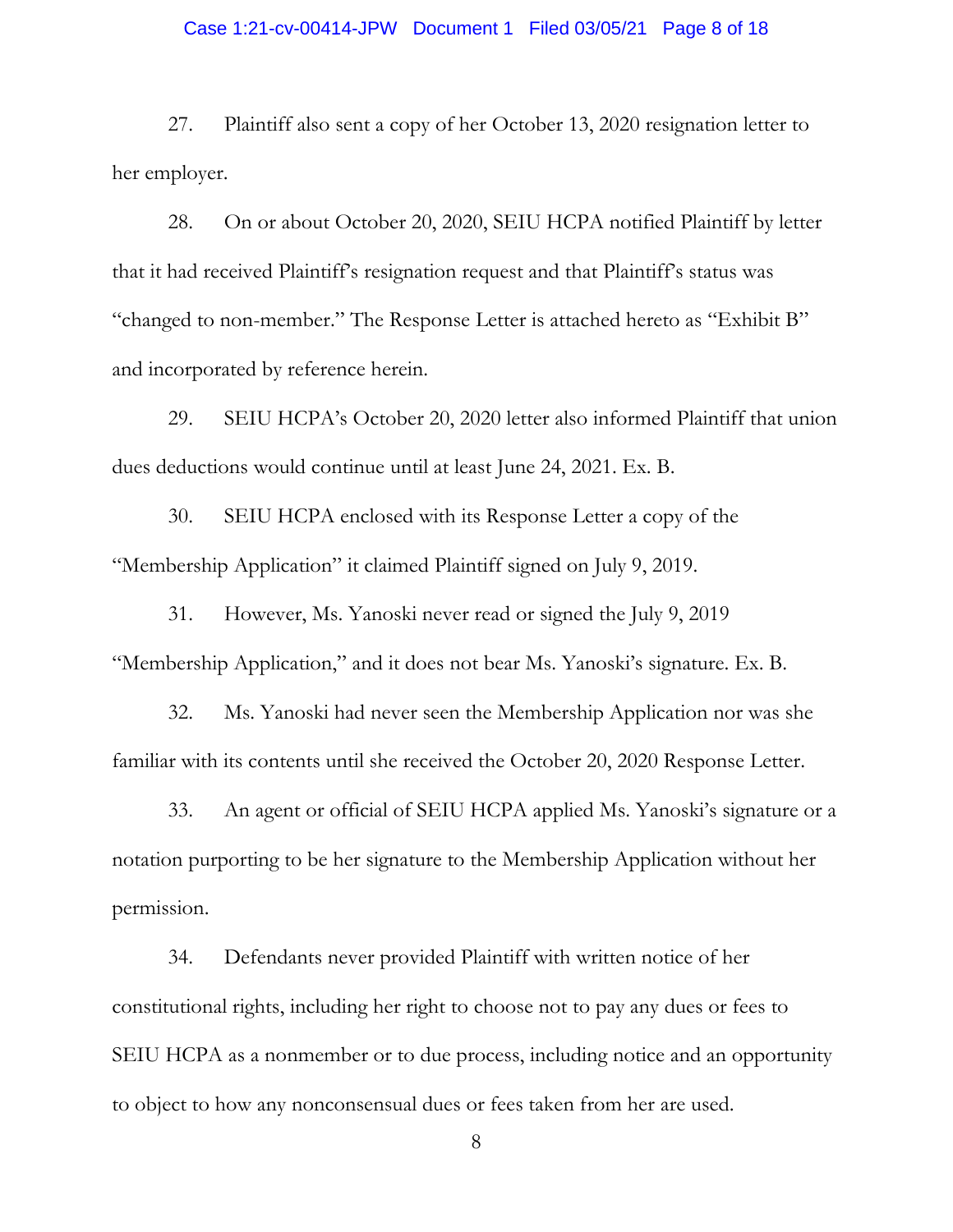#### Case 1:21-cv-00414-JPW Document 1 Filed 03/05/21 Page 9 of 18

35. Defendants never asked Plaintiff to agree to pay money to SEIU HCPA as a nonmember, or to otherwise waive any constitutional rights, following her resignation of her SEIU HCPA membership.

36. Plaintiff never received notice from Defendants that she had the constitutional right not to pay union dues or fees to SEIU HCPA when she was not a member of SEIU HCPA.

37. Plaintiff has never waived her constitutional right as a nonmember not to pay union dues or fees to SEIU HCPA.

38. Since Plaintiff's October 13, 2020 resignation from SEIU HCPA, continuing to the present day, Defendants, pursuant to the CBA, the "Membership Application," and/or their joint policies and practices, act in concert under color of state law to collect, distribute, accept, and/or retain union dues or fees deducted from Plaintiff's wages.

39. Since the date of Plaintiff's October 13, 2020 resignation from SEIU HCPA, Mr. Lyman, in his role overseeing the Office of Comptroller Operations, acting in concert with SEIU HCPA, has deducted purported union dues or fees from all wages Plaintiff has received, and will continue to do so from Plaintiff's future wages.

40. Continually since the date of Plaintiff's October 13, 2020 resignation from SEIU HCPA, SEIU HCPA has continued to take, receive, accept, and/or retain purported union dues or fees from Plaintiff's wages.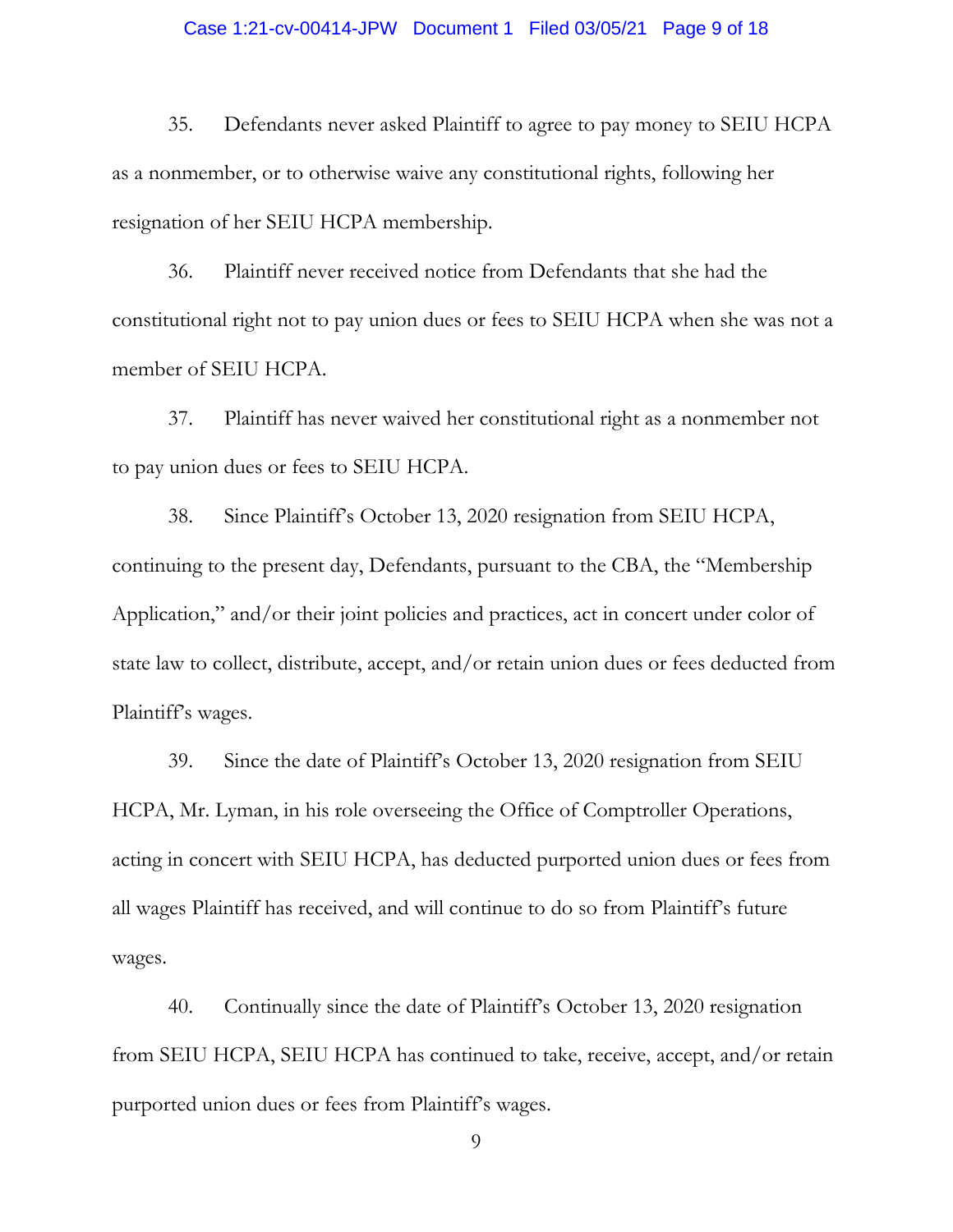#### Case 1:21-cv-00414-JPW Document 1 Filed 03/05/21 Page 10 of 18

41. Defendants continue to take, accept, and/or retain purported union dues or fees from Plaintiff's wages against Plaintiff's will and without her consent.

42. Defendants, acting in concert under color of state law, have provided Plaintiff no meaningful notice or opportunity to object to the deductions, the process by which the money is deducted, or the ways in which her money is used.

43. On information and belief, SEIU HCPA uses the financial support forcibly seized from Plaintiff for purposes of political speech and activity, among other purposes.

44. Plaintiff objects to the compelled association and speech inherent in, and financial subsidization of, any activities of SEIU HCPA and its affiliates for any purpose.

# **CLAIMS FOR RELIEF**

### **COUNT ONE**

(Violation of  $42$  U.S.C. § 1983 and the Constitution of the United States)

45. Plaintiff re-alleges and incorporates by reference all allegations contained in the foregoing paragraphs of this Complaint as if fully set forth herein.

46. The First Amendment to the Constitution of the United States protects the associational, free speech, and free choice rights of United States citizens, and the Fourteenth Amendment to the Constitution of the United States incorporates the protections of the First Amendment against the States.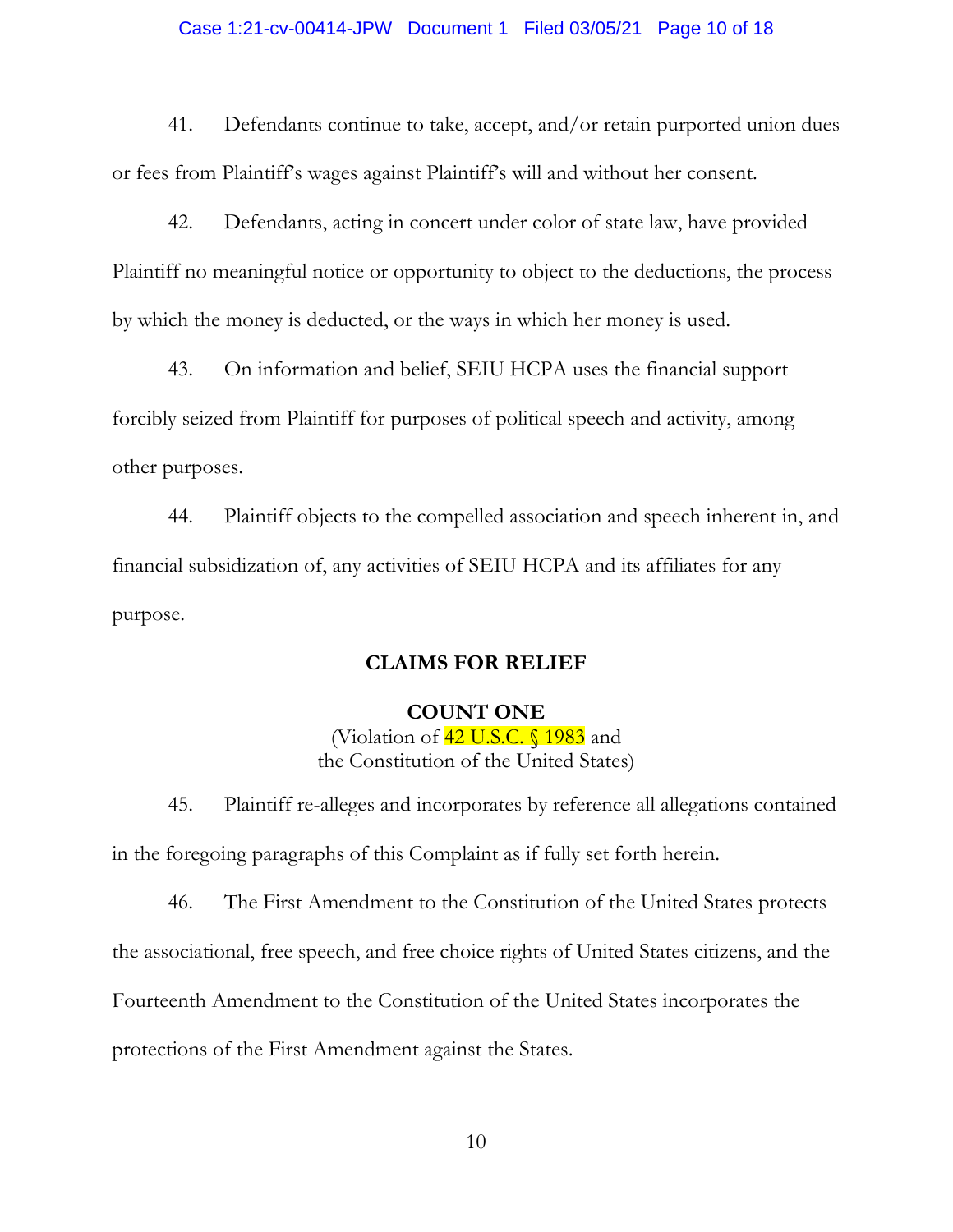#### Case 1:21-cv-00414-JPW Document 1 Filed 03/05/21 Page 11 of 18

47. The First Amendment requires that "[n]either an agency fee nor any other payment to the union may be deducted from a nonmember's wages, nor may any other attempt be made to collect such a payment, unless the employee affirmatively consents to pay." *Janus*, 138 S. Ct. at 2486.

48. Because Plaintiff is a nonmember employed in a bargaining unit represented exclusively for collective bargaining by SEIU HCPA, the First Amendment protects her from being forced to financially support or otherwise be associated with SEIU HCPA.

49. Because Plaintiff is a nonmember of SEIU HCPA, the First Amendment protects her from having Commonwealth Defendants deduct nonconsensual financial support for SEIU HCPA from her wages.

50. A valid waiver of constitutional rights requires clear and compelling evidence that the putative waiver was voluntary, knowing, and intelligent and that enforcement of the waiver is not against public policy. Defendants bear the burden of proving that these criteria are satisfied.

51. Plaintiff has never waived her constitutional right as a nonmember not to provide financial support via payroll deduction or other method to SEIU HCPA.

52. Plaintiff did not waive her constitutional right not to financially support SEIU HCPA after she became a nonmember following her October 13, 2020 resignation of membership in SEIU HCPA.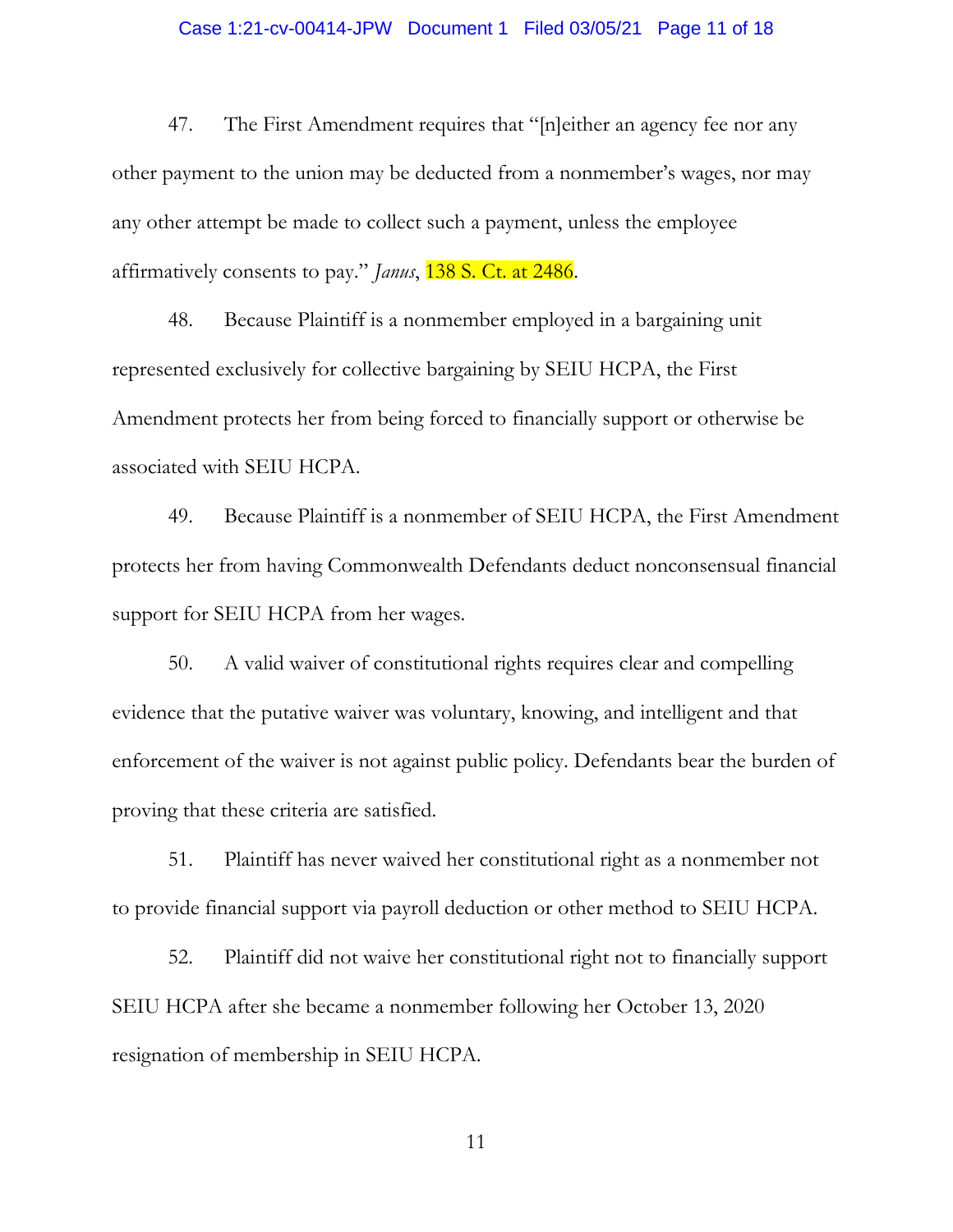53. SEIU HCPA is acting in concert and under color of state law with the Commonwealth of Pennsylvania, by and through its agents, including Defendant Lyman, to seize and/or accept deductions of union dues or fees from Plaintiff's wages.

54. These forced payroll deductions violate Plaintiff's rights protected by the First and Fourteenth Amendments to the United States Constitution, and violate  $\frac{42}{ }$ U.S.C. § 1983 by causing her to provide financial support, including of the political activities and speech of SEIU HCPA, without her consent.

55. Defendant Lyman is acting under color of state law in seizing union dues or fees from Plaintiff's wages via payroll deduction, in concert with SEIU HCPA and pursuant to the joint policies and practices, the "Membership Application," and the provisions of the CBA between them, despite Plaintiff's status as a nonmember of SEIU HCPA and her lack of her consent to payroll deductions of union dues or fees.

56. Defendants, by deducting and collecting union dues or fees from Plaintiff via payroll deduction without Plaintiff's consent to dues deductions, and without clear and compelling evidence that she has waived her constitutional rights, are depriving Plaintiff of her First Amendment rights to free speech and association, as secured against state infringement by the Fourteenth Amendment to the United States Constitution and 42 U.S.C. § 1983.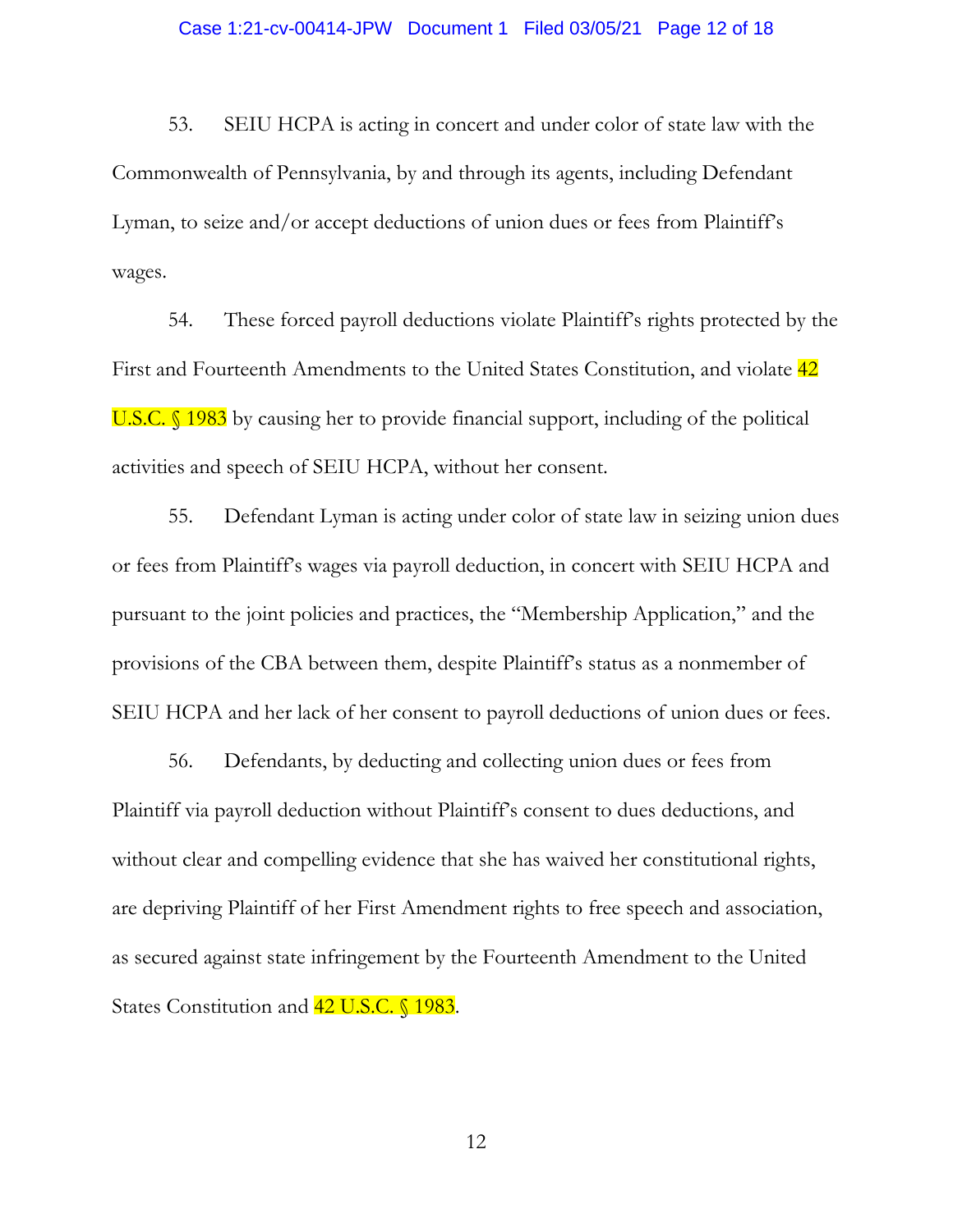57. As a direct result of Defendants' concerted actions, taken pursuant to state law, their CBA, the "Membership Application," and their joint policies and practices, Plaintiff:

a. is being prevented from exercising her rights and privileges as a citizen of the United States not to fund and support the agenda, activities, expenses, and speech of a private organization;

b. is being deprived of her civil rights guaranteed under the Constitution and statutes of the United States;

c. is in danger of suffering irreparable harm, damage, and injury inherent in the violation of First and Fourteenth Amendment rights, for which there is no adequate remedy at law; and

d. is suffering and has suffered monetary damages and other harm.

58. If not enjoined by this Court, Defendants and/or their agents will continue to effect the aforementioned deprivations and abridgments of Plaintiff's constitutional rights, thereby causing her irreparable harm.

# **COUNT TWO**

(Violation of  $42$  U.S.C.  $\sqrt{1983}$  and the Constitution of the United States)

59. Plaintiff re-alleges and incorporates by reference all allegations contained in the foregoing paragraphs of this Complaint as if fully set forth herein.

60. The Fourteenth Amendment to the Constitution of the United States guarantees due process to citizens facing deprivation of liberty or property by state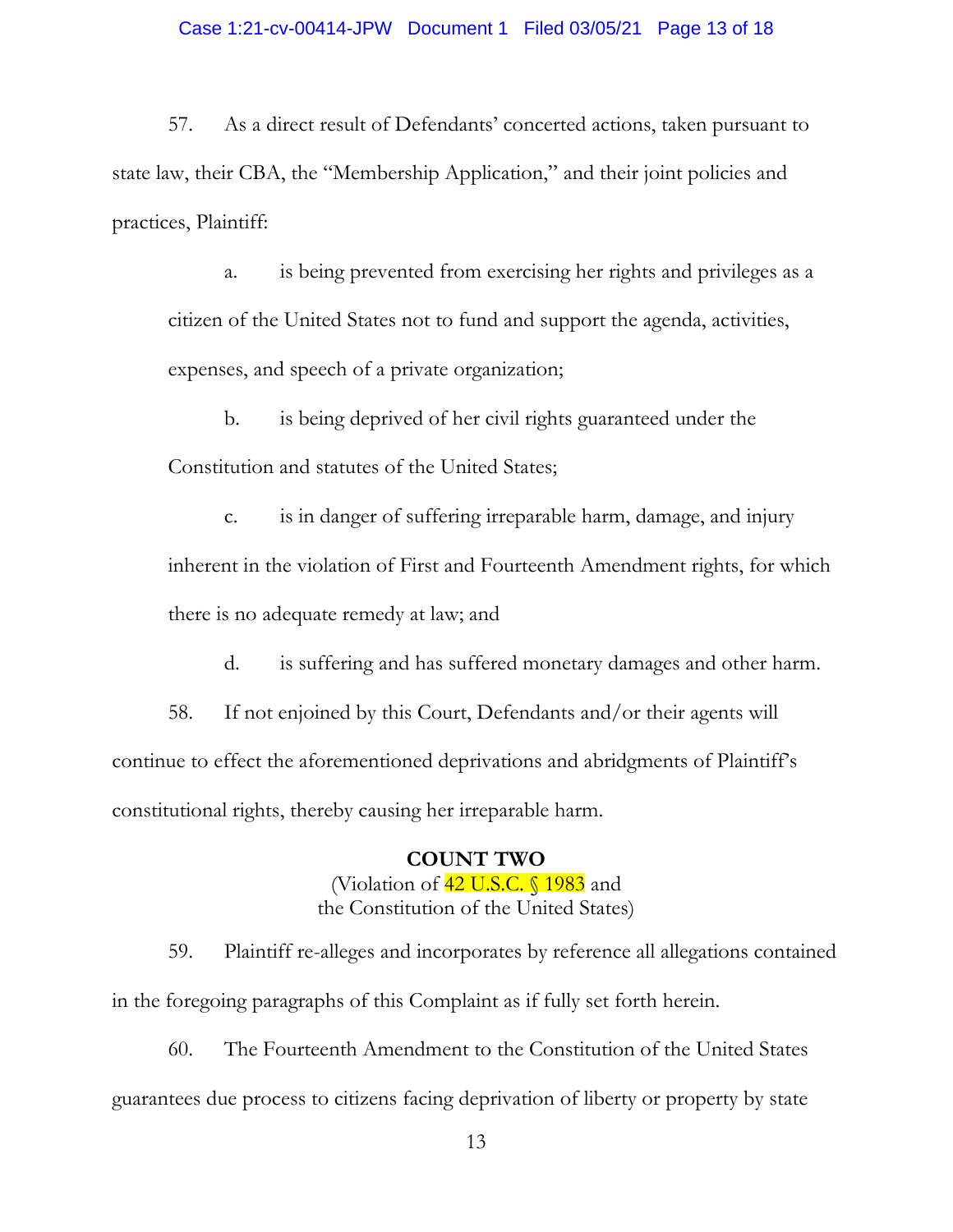#### Case 1:21-cv-00414-JPW Document 1 Filed 03/05/21 Page 14 of 18

actors. "At the core of procedural due process jurisprudence is the right to advance notice of significant deprivations of liberty or property and to a meaningful opportunity to be heard." *Abbott v. Latshaw*, 164 F.3d 141, 146 (3d Cir. 1998); *see also Mathews v. Eldridge*, 424 U.S. 319, 336 (1976).

61. Additionally, public-sector unions and public employers have a responsibility to provide procedures that minimize constitutional impingement inherent in compelled association and speech and facilitate the protection of public employees' rights. *See Chi. Teachers Union, Local No. 1 v. Hudson*, 475 U.S. 292, 307 & n.20 (1986).

62. Additionally, Plaintiff has a property interest in her salary and wages, specifically the funds being deducted from her wages.

63. Defendants have not implemented policies and procedures that are narrowly tailored to reduce the impingement on Plaintiff's constitutional rights, including, but not limited to, the constitutionally required procedures and disclosures regarding the use of union dues or fees taken from her, as recognized in *Hudson*.

64. Defendants have not provided Plaintiff with notice of or a meaningful opportunity to object to the continued seizure of a portion of her wages via payroll deductions by Commonwealth Defendants for SEIU HCPA or the use of her funds by SEIU HCPA.

65. Plaintiff has never waived her due process rights, including her right not to subsidize the speech and activities of SEIU HCPA.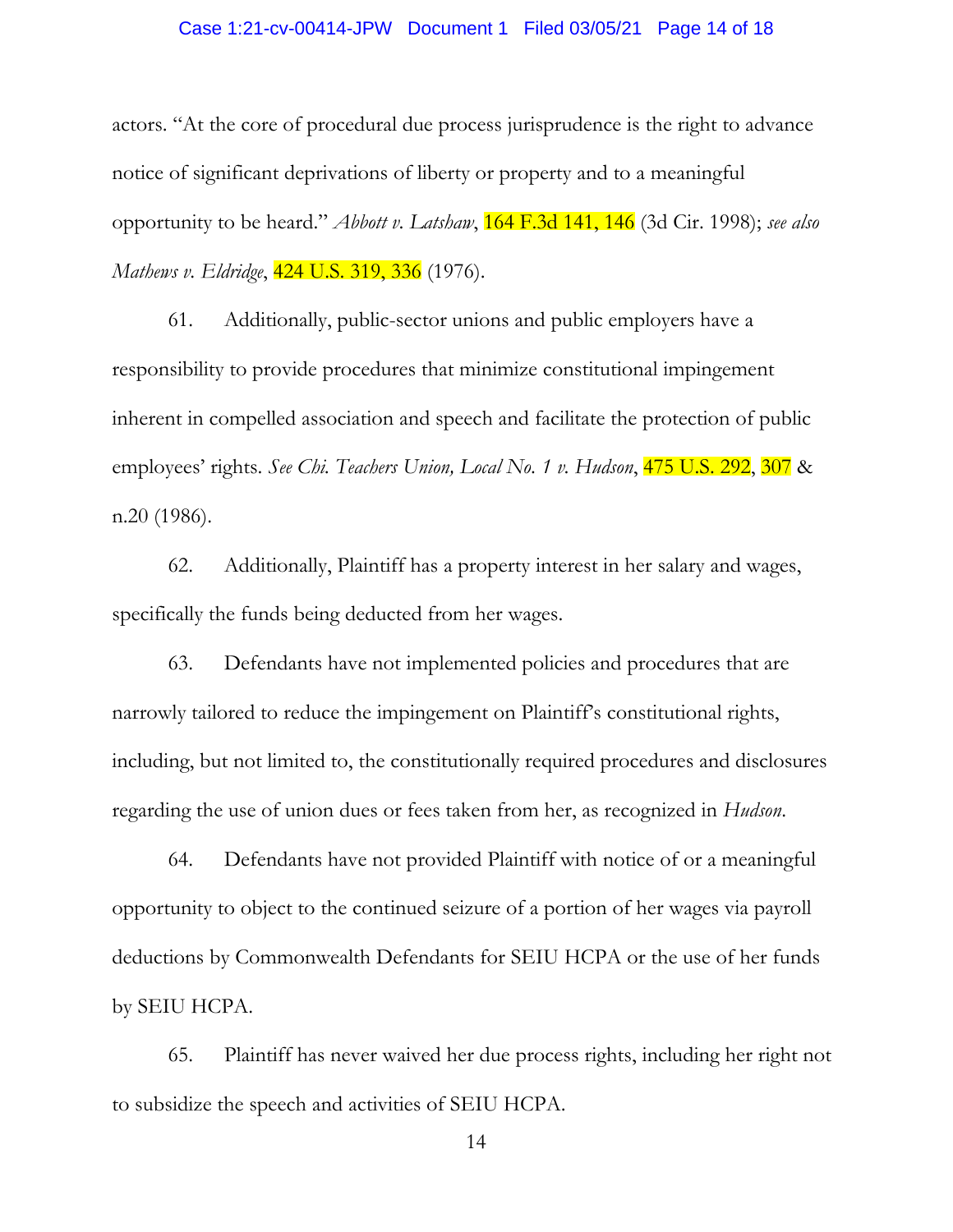66. As a direct result of Defendants' concerted actions, Plaintiff:

a. is being prevented from exercising her rights and privileges as a citizen of the United States to disassociate from and no longer support the agenda, activities, speech, and expenses of a private organization which she objects to supporting;

b. is being deprived of her civil rights guaranteed to her under the Constitution and statutes of the United States;

c. is in danger of suffering irreparable harm, damage, and injury inherent in the violation of First and Fourteenth Amendment rights, for which there is no adequate remedy at law;

d. is being deprived of her property interest in her salary, specifically the union dues or fees being deducted from her wages; and

e. is suffering and has suffered monetary damages and other harm.

67. If not enjoined by this Court, Defendants and/or their agents will continue to effect the aforementioned deprivations and abridgments of Plaintiff's constitutional rights, thereby causing her irreparable harm.

# **PRAYER FOR RELIEF**

WHEREFORE, Plaintiff prays that this Court order the following relief:

A. **Declaratory:** A judgment based upon the actual, current, and *bona fide* controversy between the parties as to the legal relations among them, pursuant to 28

U.S.C. § 2201 and Federal Rule of Civil Procedure 57, declaring: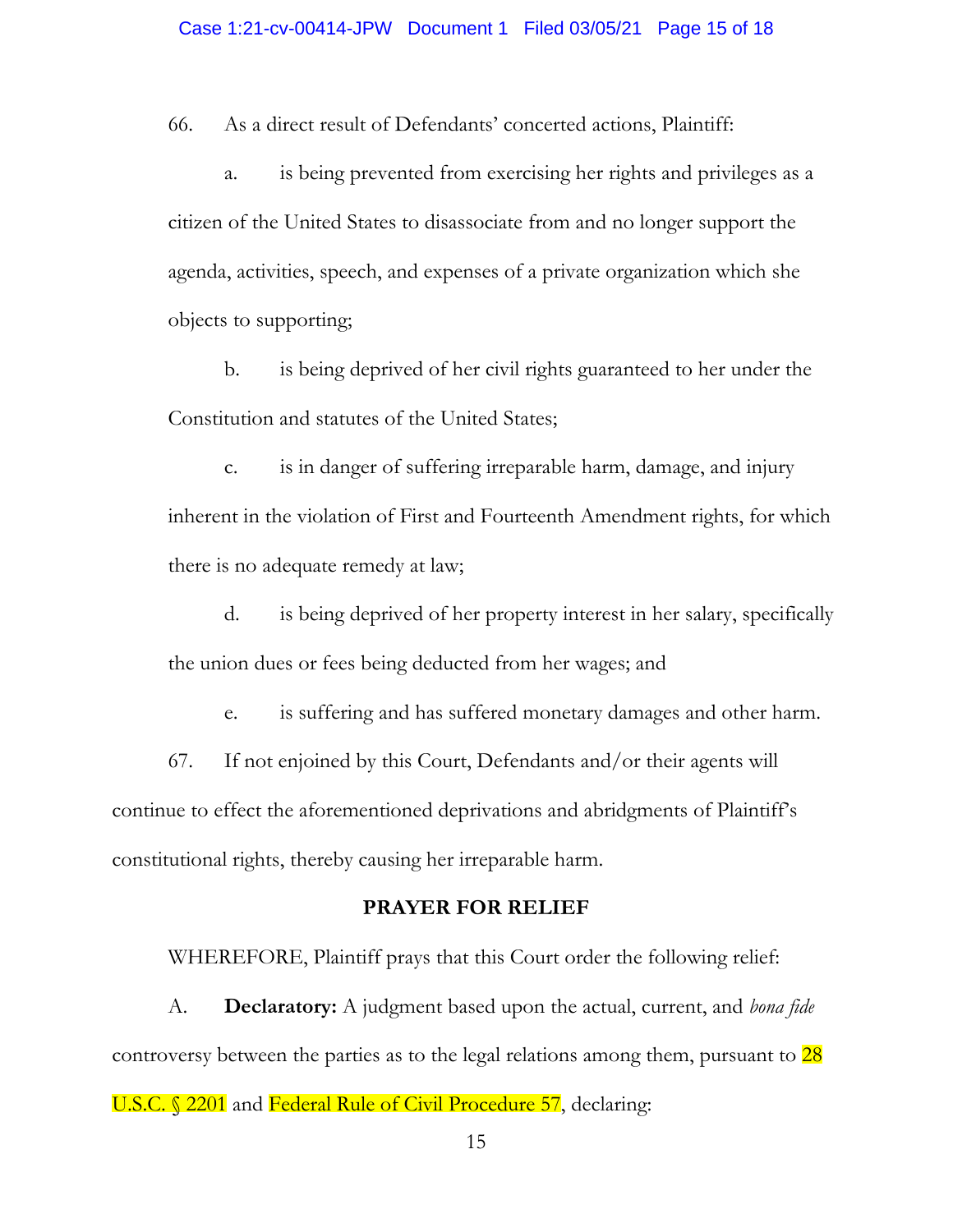#### Case 1:21-cv-00414-JPW Document 1 Filed 03/05/21 Page 16 of 18

i. that any taking of union dues or fees from Plaintiff after she resigned her SEIU HCPA membership on October 13, 2020 violates her rights under the First and Fourteenth Amendments to the Constitution of the United States, and that any provisions in PERA, the CBA, or the "Membership Application" or other purported dues deduction authorizations that authorize such deductions of union dues or fees are unconstitutional;

ii. or, alternatively, that the First and Fourteenth Amendments require SEIU HCPA to provide Plaintiff with constitutionally adequate notice and a meaningful opportunity to object to the nonconsensual monies being seized from her and the purposes for which the monies are used, including the notice and procedures required by *Hudson*.

B. **Injunctive:** A permanent injunction requiring Defendants, their officers, employees, agents, attorneys, and all others acting in concert with them:

i. not to enforce the terms of the "Membership Application" or any other purported dues deduction authorization against Plaintiff or to otherwise engage in conduct or enforce any provisions of PERA or the CBA declared unconstitutional under Part A;

ii. not to collect any money from Plaintiff in the form of union dues or fees, through deductions from her wages or any other manner, or otherwise seek to enforce the terms of any purported dues deduction authorizations;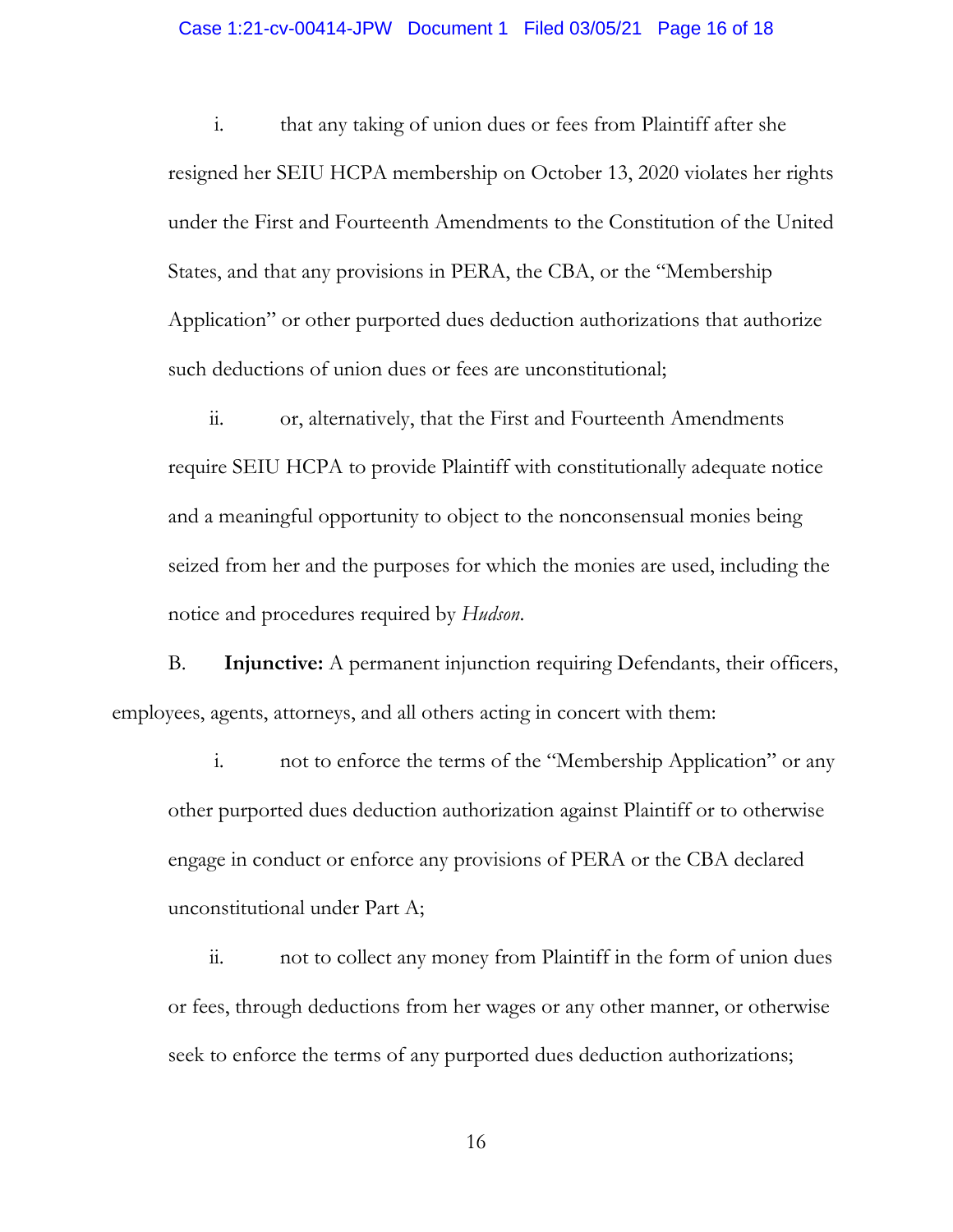iii. or, alternatively, to provide constitutionally adequate notice and procedures regarding the Commonwealth's payroll deductions of forced financial support of SEIU HCPA from Plaintiff's wages.

C. **Monetary:** A judgment against SEIU HCPA awarding Plaintiff nominal and compensatory damages for the injuries sustained as a result of Defendants' unlawful interference with and deprivation of her constitutional and civil rights including, but not limited to, the amount of union dues or fees deducted from her wages after Plaintiff's October 13, 2020 resignation from SEIU HCPA, plus interest thereon, and such amounts as principles of justice and compensation warrant.

D. **Attorneys' Fees and Costs:** A judgment against SEIU HCPA awarding Plaintiff costs and reasonable attorneys' fees under **42 U.S.C.** § 1988; and

E. **Other:** Such other and further relief as the Court may deem just and proper.

Respectfully submitted,

THE FAIRNESS CENTER

Dated: March 5, 2021 By: *s/ Danielle R. Acker Susanj* Danielle R. Acker Susanj Pa. Attorney I.D. No. 316208 E-mail: drasusanj@fairnesscenter.org Nathan J. McGrath Pa. Attorney I.D. No. 308845 E-mail: njmcgrath@fairnesscenter.org THE FAIRNESS CENTER 500 North Third Street, Suite 600B Harrisburg, Pennsylvania 17101 Telephone: 844.293.1001